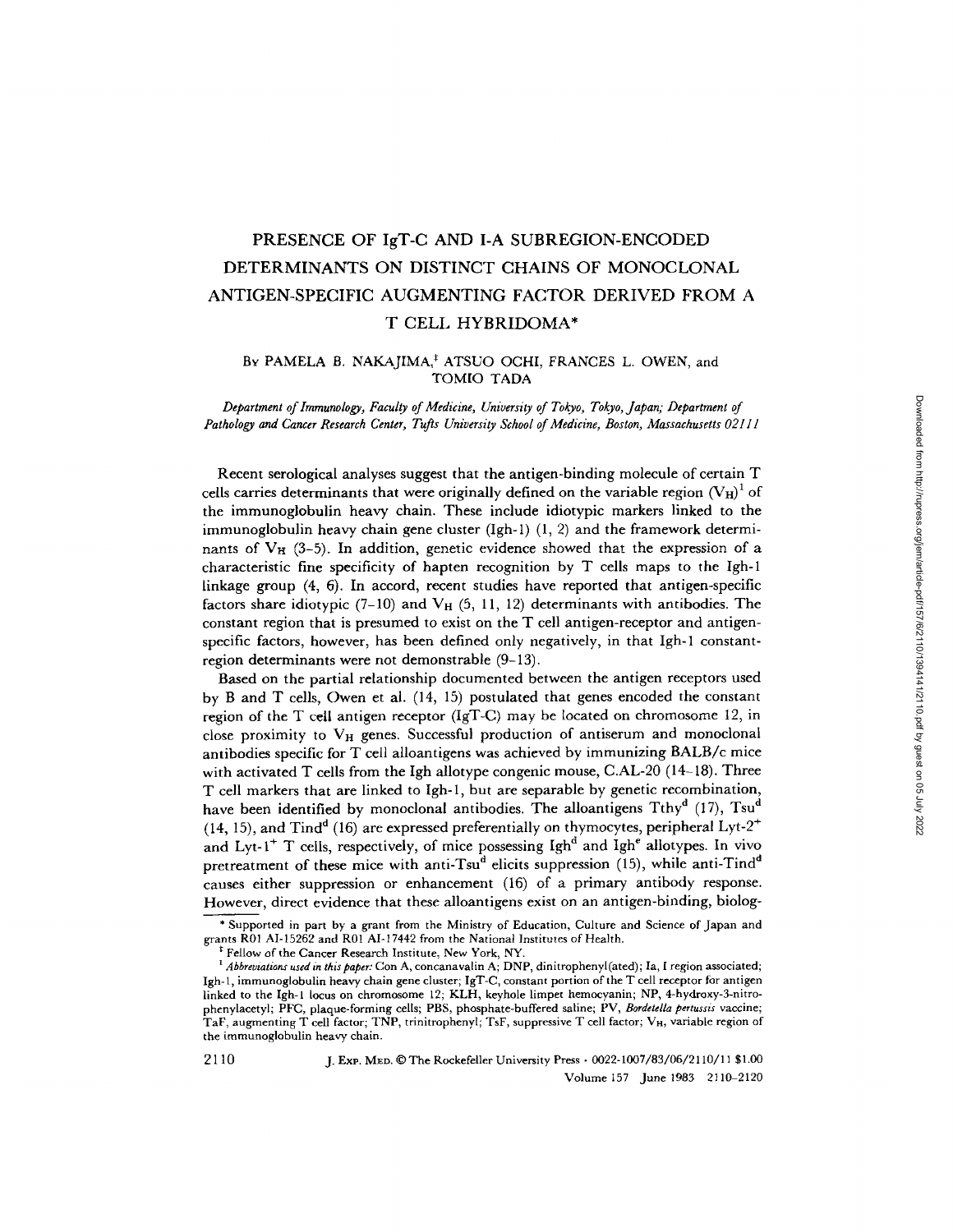ically functional molecule produced by T cells is lacking.

Previous publications from this laboratory reported the derivation of a T cell hybridoma made by fusion of antigen-binding T cells of  $A/I$  (H-2<sup>a</sup>, Igh-1<sup>e</sup>) mice with the thymoma BW5147 (12, 19). The cell line, designated FL10, can directly bind the antigen, KLH, and bears on its surface a structure to which antibodies against the framework of immunoglobulin  $V_H$  cross-react (12). In addition, FL10 expresses a unique I region-associated (Ia) antigen and produces a characteristic antigen-specific, augmenting factor (TaF) that enhances the in vitro secondary response. TaF has been shown not to be helper T cell replacing, but acts on other T cells to induce augmention of the antibody response (13). The specificity of the TaF is twofold in that it can specifically bind to KLH and that augmentation is induced only when the responding cells are stimulated by haptenated KLH. This T cell hybridoma provided the opportunity to utilize monoclonal anti-Tsu<sup>d</sup> and anti-Tind<sup>d</sup> antibodies to determine directly whether TaF bears those well-defined allotypic determinants linked to Igh-1. In addition, the existence of monoclonal antibodies specific for I region products on T cells enabled us to study the relationship between Ia and IgT-C region determinants coexpressed on a functional T cell hybridoma. Evidence in support of the presence of IgT-C determinants on a molecule separate from that bearing T cell Ia antigen is presented in this communication.

#### Materials and Methods

*Mice.* A/J (H-2<sup>a</sup>, Igh-1<sup>e</sup>), C3H (H-2<sup>k</sup>, Igh-1<sup>j</sup>), C57BL/6 (H-2<sup>b</sup>, Igh-1<sup>b</sup>), and B10.A (H-2<sup>a</sup>, Igh-1<sup>a</sup>) were purchased from Ohmura Experimental Animal Company (Kanagawa, Japan).  $\tilde{C}$ .AL-20 (H-2<sup>d</sup>, Igh-1<sup>d</sup>) mice, originally developed by Dr. Michael Potter at the National Institutes of Health, were propagated at the animal facilities of both the University of Tokyo and Tufts University School of Medicine. C.AL-20 mice are congenic to BALB/c except for an undetermined number of genes linked to the Igh- 1 locus. BALB/cAnN animals were purchased from Charles River Breeding Laboratories, Inc., Wilmington, MA.

*Antigens.* Keyhole limpet hemoeyanin (KLH) was purchased from Calbiochem-Behring Corp., American Hoeehst Corp., San Diego, CA. The dinitrophenylated (DNP) conjugate was prepared by reaction with dinitrobenzene sulfonate under alkaline conditions. The molar substitution ratio was  $DNP<sub>616</sub>-K LH$  (per  $8 \times 10^6$  D KLH). *Bordetella pertussis* vaccine (PV) was purchased from Chiba Serum Institute, Chiba, Japan.

Antisera. The production and T cell specificity of anti-Tsu<sup>d</sup> antiserum has been described previously (14, 15). Briefly, BALB/cAnN females were immunized with concanavalin A (Con A)-stimulated lymphoblasts generated in vitro from normal C.AL-20 spleen cells. Polyvalent anti-mouse immunoglobulin antisera were obtained from rabbits and goats immunized with the 3,-globulin fraction precipitated from normal mouse serum with ammonium sulfate and then emulsified in complete Freund's adjuvant.

*Monoclonal Antibodies.* Hybridomas that were produced by fusion of BALB/e anti-C.AL-20 splenocytes with the BALB/c myeloma, P.3U 1 and which make monoclonal antibodies specific for T cell alloantigens linked to the murine Igh-1 locus were described previously (16-18). The characterization and antigen assignment of monoclonal anti-Tsu<sup>d</sup> (clone 13IIIB4, IgG<sub>1</sub> isotype), monoclonal anti-Tind<sup>d</sup> (clone 9IIIA2, IgG<sub>1</sub> isotype), and monoclonal anti-Tthy<sup>d</sup> (clone 17IIC6, IgM isotype) have been reported. A monoclonal antibody (14P) against an I region-encoded determinant expressed on a mature subset of T cells was reported previously (19). Clone 14P resulted from fusion of A.TH anti-A.TL spleen cells with the BALB/c plasmacytoma, P3-X63-Ag-8-653. The I region-controlled determinant recognized by 14P was mapped to the I-A subregion.

*T Cell Hybridomas.* The T cell hybridoma, FL10, was made by fusion of KLH-binding T cells of A/J mice with the AKR thymoma, BW5147 as previously described (12). FL 10 expresses I region products and produces TaF, which binds to KLH and also augments the in vitro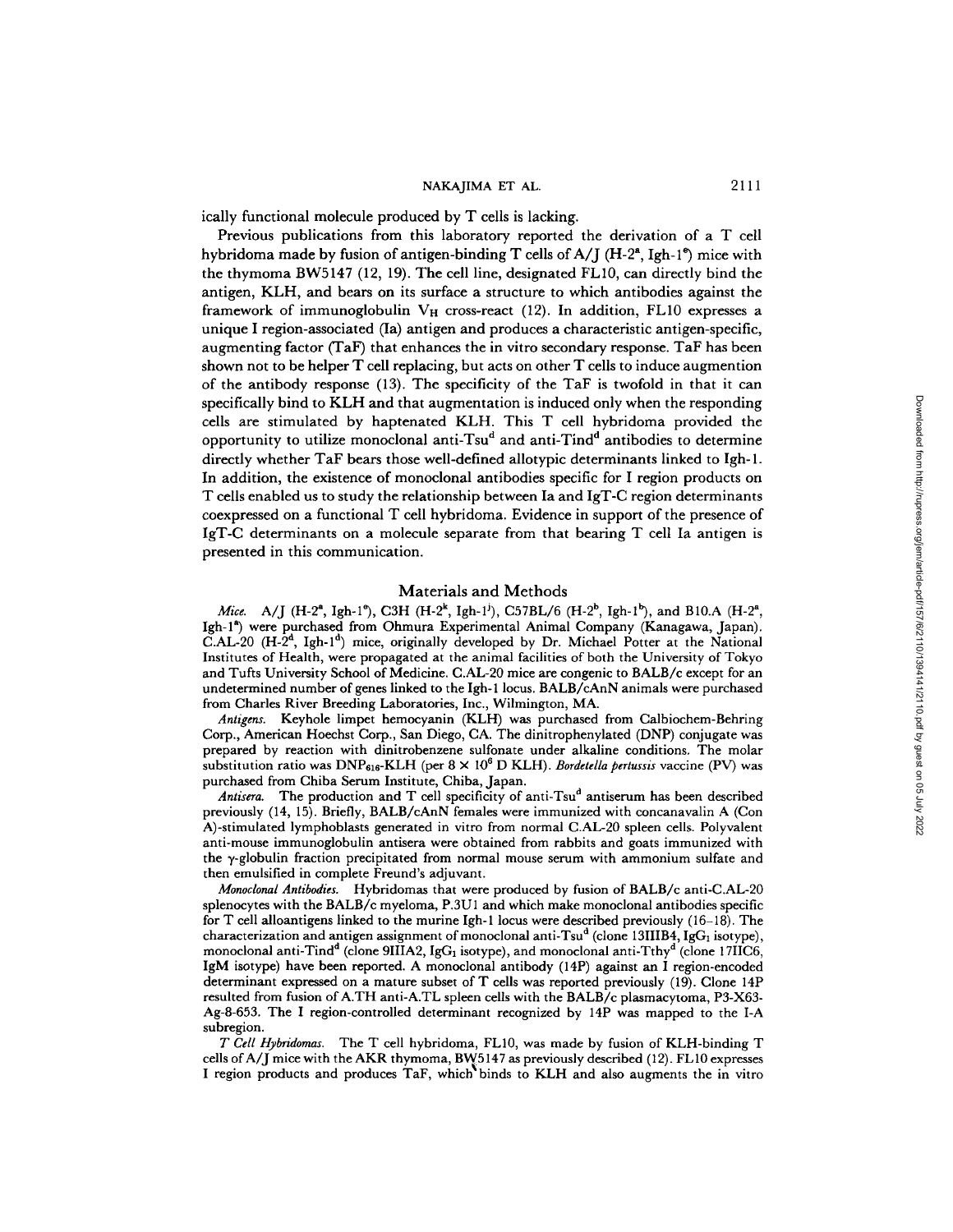secondary antibody response to DNP-KLH. An I-J<sup>k</sup>-positive T cell hybridoma (7C3-13) with specificity for the hapten 4-hydroxy-3-nitrophenylacetyl (NP) was established by fusion of NPbinding T cells from B10.BR mice with BW5147. Clone 7C3-13 was selected for by testing the expression of  $I-f^k$  and NP-specific suppressive activity, as will be described elsewhere (Suzuki et al., submitted for publication).

*Typing of T Cell Hybridomas by Immunofluorescence.* The T cell hybridomas  $(5 \times 10^5)$  were incubated for 1 h at  $4^{\circ}$ C in 50  $\mu$ l of Dulbecco's modified Eagle's medium containing 0.2% bovine serum albumin,  $0.04$  M NaN<sub>3</sub>, and conventional antiserum or monoclonal antibody in ascites form. Cells were washed three times and then stained with fluorescein-conjugated goat anti-mouse immunoglobulin for 1 h at 4°C. After washing three more times, the cells were examined under a Vanox fluorescence microscope (Olympus, Tokyo, Japan).

*Preparation of Monoclonal KLH-specific TaF.* The preparation of cell-free extracts containing functional T cell factors has been described elsewhere (20). Briefly, monoclonal TaF was prepared by disruption of FL10 hybridoma cells by freezing and thawing, followed by ultracentrifugation of the extract at 30,000 g for 1 h at  $4^{\circ}$ C. The extract was then frozen and maintained at  $-80^{\circ}$ C until further use.

*Adsorption and Elution of TaF with Immunoadsorbents.* For the preparation of each immunoadsorbent column, 1 g of Sepharose 4B (Pharmacia Fine Chemicals) was coupled according to the method of Axen et al. (21) with 10 mg of KLH or the  $\gamma$ -globulin fraction of antiserum or ascites containing the IgG<sub>1</sub> myeloma, MOPC-31, or hybridoma antibody. The immunoadsorbents were packed in 5-ml syringes. The cell-free extract of FL10 equivalent to  $10^7$  cells was applied to each immunoadsorbent column and incubated for 1 h at 4°C. The effluent equivalent to the void volume of the column was collected and the column was washed with a volume of cold phosphate-buffered saline (PBS) that was 10 times the column bed volume. The columnadsorbed material was then eluted with 3 ml of 0.175 M glycine-HC1 buffer, pH 3.2. The eluates were neutralized immediately with 0.5 M potassium phosphate buffer, pH 8, and dialyzed against PBS at 4°C.

*Assay for Augmenting Activity.* The activity of TaF in untreated cell-free extracts of FL10 or immunoadsorbent fractions of those extracts were assayed by their addition to in vitro cultures of spleen cells from mice primed 4-6 wk previously with  $100~\mu$ g DNP-KLH and  $10^9$  PV. Spleen cells were cultured in a modified Mishell-Dutton system (22) in 24-well flat-bottomed dishes with a cell concentration of  $4 \times 10^6$ /ml of culture media and maintained in a humidified 5%  $CO<sub>2</sub>/95%$  air atmosphere at 37°C. To assay TaF activity, the cell-free extract of FL10 was added to cultures on day 0. Because preliminary experiments showed the effective dose range to be rather narrow, two doses of the FL10 cell extract, equivalent to  $5 \times 10^4$  or  $10^5$  cells, were used. After 5 d, the numbers of anti-DNP IgG plaque-forming cells (PFC) were quantitated in a modified hemolytic plaque assay  $(23)$  by subtracting the number of direct  $(IgM)$  PFC from the total number ofTNP-specific PFC that were developed with a polyvalent rabbit anti-mouse immunoglobulin antiserum. Target sheep erythrocytes were coupled with trinitrophenyl (TNP) according to the method of Rittenberg and Pratt (24).

*Data Analysis.* From the results of 3-4 individual wells, the mean and standard deviation of PFC for each group were calculated. Results of in vitro antibody-forming cell assays were statistically analyzed with a two-tailed Student's t test.

## Results

*Staining of an Augmenting T Cell Hybridoma with Monoclonal Antibodies against an Igh-1- Linked T Cell Alloantigen.* All strains of mice possessing the allotypes Igh-1<sup>d</sup> and Igh- $1<sup>e</sup>$  were shown previously to express a determinant recognized by conventional anti- $Tsu<sup>d</sup>$  antiserum (15). This conventional antiserum has at least two different specificities and monoclonal antibodies against each of these two alloantigens have been established (16, 18). Therefore, experiments were performed to determine whether or not the augmenting T cell hybridoma FL 10, derived from A/J mice, expressed an antigen recognized by conventional anti-Tsu<sup>d</sup> antiserum and/or one of the monoclonal antibodies specific for T cell alloantigens linked to the Igh- $1^{d,e}$  loci. The reactivity of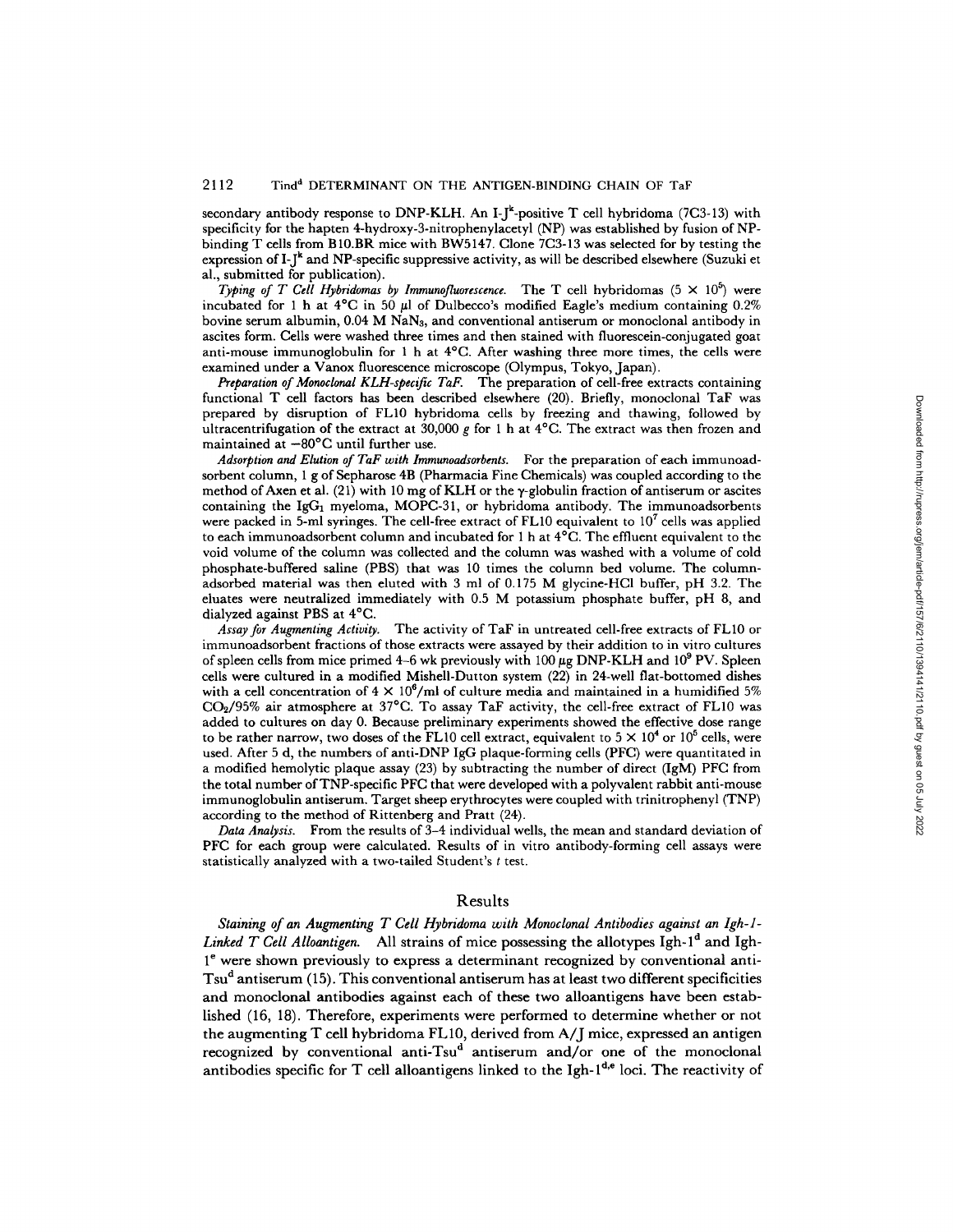these reagents with FL10 and, as a control, the T suppressor hybridoma 7C3-13 that originated from BI0.BR mice, was assessed by indirect immunofluorescent staining. The results of one representative typing experiment are presented in Table I. Only FL10 was positively stained by both conventional anti-Tsu<sup>d</sup> antiserum and monoclonal anti-Tind<sup>d</sup>. With higher dilutions of either reagent, the number of positively stained FLI0 ceils was greatly reduced (data not shown). Positive staining of FL10 with monoclonal anti-Tsu<sup>d</sup> or anti-Tthy<sup>d</sup> was not detected. Neither conventional anti-Tsu<sup>d</sup> antiserum, nor any of the monoclonal antibodies reacted with 7C3-13.

*Adsorption of Hybridoma-derived TaF by Immunoadsorbents Coupled with Anti-Ig T-C Region Antibodies and Monoclonal Anti-I-A Antibodies.* Material extracted from FLI0 was shown previously to enhance the secondary anti-DNP antibody response to DNP-KLH in the presence of KLH-primed helper T cells (12). Thus, experiments were done to determine whether cell-free, KLH-specific TaF from FL10 bears determinants recognized by monoclonal anti-Tind<sup>d</sup> antibody. In addition, since TaF produced by FL10 was already shown to be adsorbed by conventional anti-Ia antiserum (12), adsorption of the TaF activity with a monoclonal anti-I-A antibody was tested. This monoclonal antibody, designated 14P, was previously reported to be specific for a unique membrane determinant that is expressed by FL10 and controlled by the I- $A<sup>k</sup>$ subregion, as determined by adsorption studies (19).

Columns were prepared using Sepharose conjugated with conventional antisera or the  $\gamma$ -globulin fraction of ascites from hybridoma-bearing mice and used as immunoadsorbents. Because both monoclonal anti-Tind<sup>d</sup> and anti-Tsu<sup>d</sup> antibodies are of the IgG<sub>1</sub> subclass, Sepharose coupled with the myeloma protein MOPC-31 served as a negative control. Cell-free material extracted from FL10 was applied to the various immunoadsorbents, and, after incubation, the filtrate and acid eluates were collected. The augmenting activity of these column preparations was assessed by their addition to cultures of DNP-KLH-primed spleen cells from A/J and C3H mice. The results of these experiments are shown in Fig. 1. Even in the absence of TaF, the response of A/J spleen cells was extremely high. Although there was a large difference in the magnitude of the response between the two strains, untreated extract from FL10 significantly enhanced the number of IgG anti-DNP plaque-forming cells in both

| Reagent                             | Dilution | Percent of cells positively<br>stained |          |
|-------------------------------------|----------|----------------------------------------|----------|
|                                     |          | <b>FL10</b>                            | 7C3-13   |
| Conventional anti-Tsu <sup>d‡</sup> | 1:20     | 30                                     | 3        |
| Monoclonal anti-Tsu <sup>d 8</sup>  | 1:10     | $\leq$ 1                               | $\leq$ 1 |
| Monoclonal anti-Tind <sup>d §</sup> | 1:10     | 57                                     | <1       |
| Monoclonal anti-Tthy <sup>d §</sup> | 1:10     | $\leq$ 1                               | $\leq$ 1 |
| $NMS+1$                             | 1:10     | (>                                     |          |

| TABLE I                                                                                              |  |  |  |  |  |
|------------------------------------------------------------------------------------------------------|--|--|--|--|--|
| Expression of the Igh- $I^{d,e}$ -Linked Alloantigen, Tind <sup>d</sup> on the Cell Hybridoma, FL10* |  |  |  |  |  |

\* T cell hybridomas were incubated with whole mouse serum or ascites and then indirectly stained with fluoresceinated goat anti-mouse Ig. Positively stained cells determined with fluorescence microscope.

\* Whole serum.

§ Ascites from hybridoma-bearing mice.

I Normal mouse serum.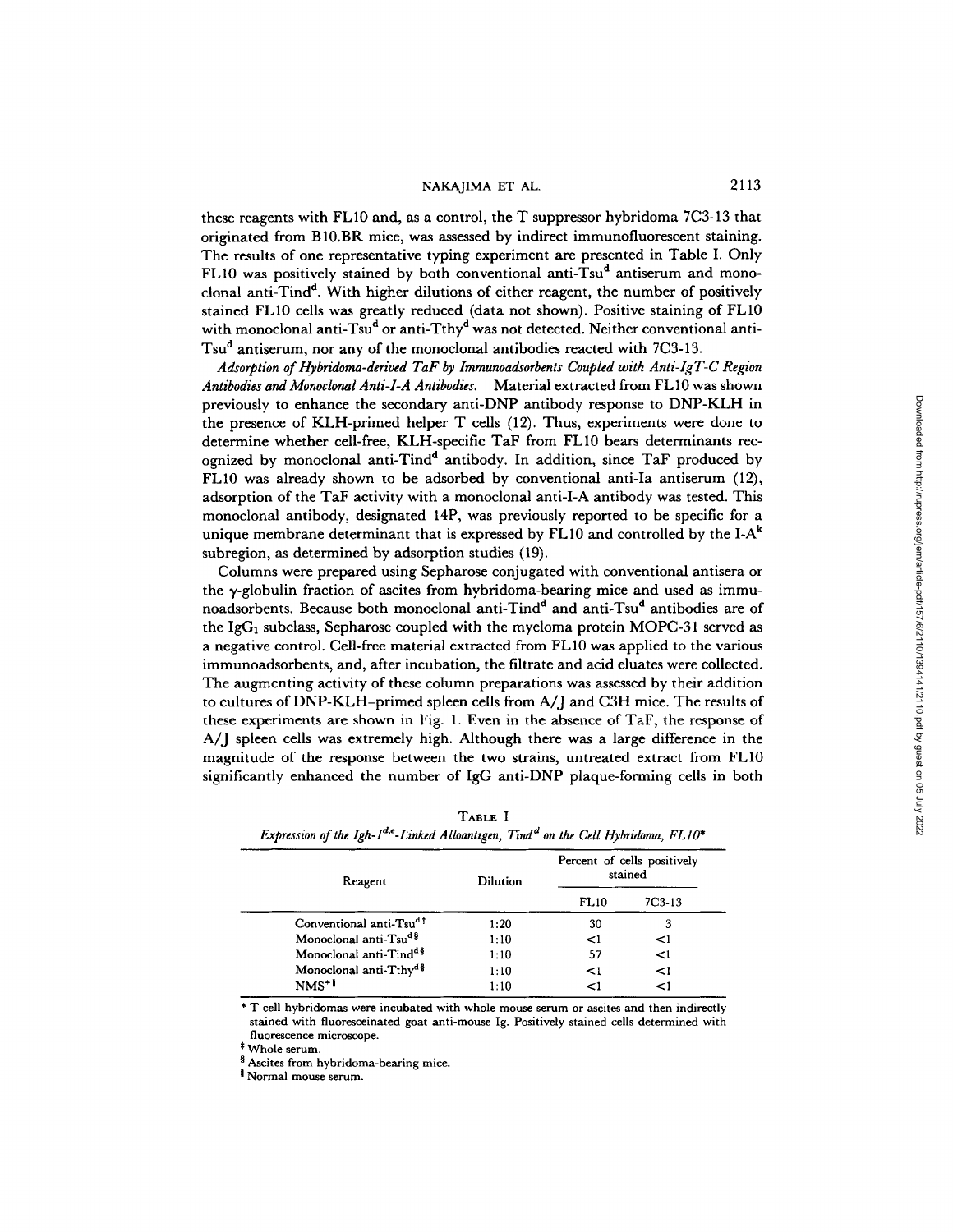#### 2114 Tind<sup>d</sup> DETERMINANT ON THE ANTIGEN-BINDING CHAIN OF TaF



FIG. 1. Antigen-specific TaF from FL10 bears both Tind<sup>d</sup> and I-A<sup>k</sup> region-encoded determinants.  $4 \times 10^6$  DNP-KLH primed spleen cells from A/J and C3H mice were cultured for 5 d in the presence of 0.5  $\mu$ g of DNP-KLH with or without the addition of FL10 cell extract containing TaF. Filtrates or acid eluates were prepared from antigen- or antibody-coupled Sepharose columns to which FL 10 cell extract was applied, as described in Materials and Methods. Column fractions were added to cultures on day 0. Bars represent the average number of IgG anti-DNP PFC from three to four culture wells and the standard deviation.

A/J and C3H spleen cells cultures ( $P < 0.005$ ) when compared with the response of control cultures without TaF. While TaF was not detected in filtrates from columns coupled with KLH, column eluates significantly increased the response of both A/J and C3H ( $P < 0.005$ ) in confirmation of the antigen specificity of the FL10 factor. FL10 extract passed through immunoadsorbents prepared with monoclonal 14P was no longer able to enhance the anti-DNP antibody response. Acid eluates from the 14P column significantly enhanced the in vitro antibody response  $(P < 0.005)$ , indicating the recovery of TaF. The augmenting activity was also removed from the FL10 extract after passage through columns conjugated with conventional anti-Tsu<sup>d</sup> and monoclonal anti-Tind<sup>d</sup> antibodies and the activity to increase antibody responses was fully recovered in the acid eluates of these columns ( $P < 0.005$  when compared with control responses). In contrast, adsorption of TaF by monoclonal anti-Tsu<sup>d</sup> or by MOPC-31 columns was not observed and the filtrates from these columns contained the original enhancing activity.

*Reconstitution of TaF Activity by Combining Column Filtrates: the Antigen-binding Chain of Monoclonal TaF Bears the Tind<sup>d</sup> Determinant.* Experiments were done to elucidate further the basic composition of the monoclonal TaF derived from FL10. Previous studies of antigen-specific TsF extracted from T suppressor hybridomas indicated that the TsF is composed of two distinct chains of which one binds antigen and the other bears antigenic determinants of the I-J subregion (25). Extract from suppressor cells contains the two chains, both in associated and nonassociated forms, although for effective suppression both chains are required. Thus, addition of column filtrates containing either chain alone to spleen cell cultures has no effect, but when the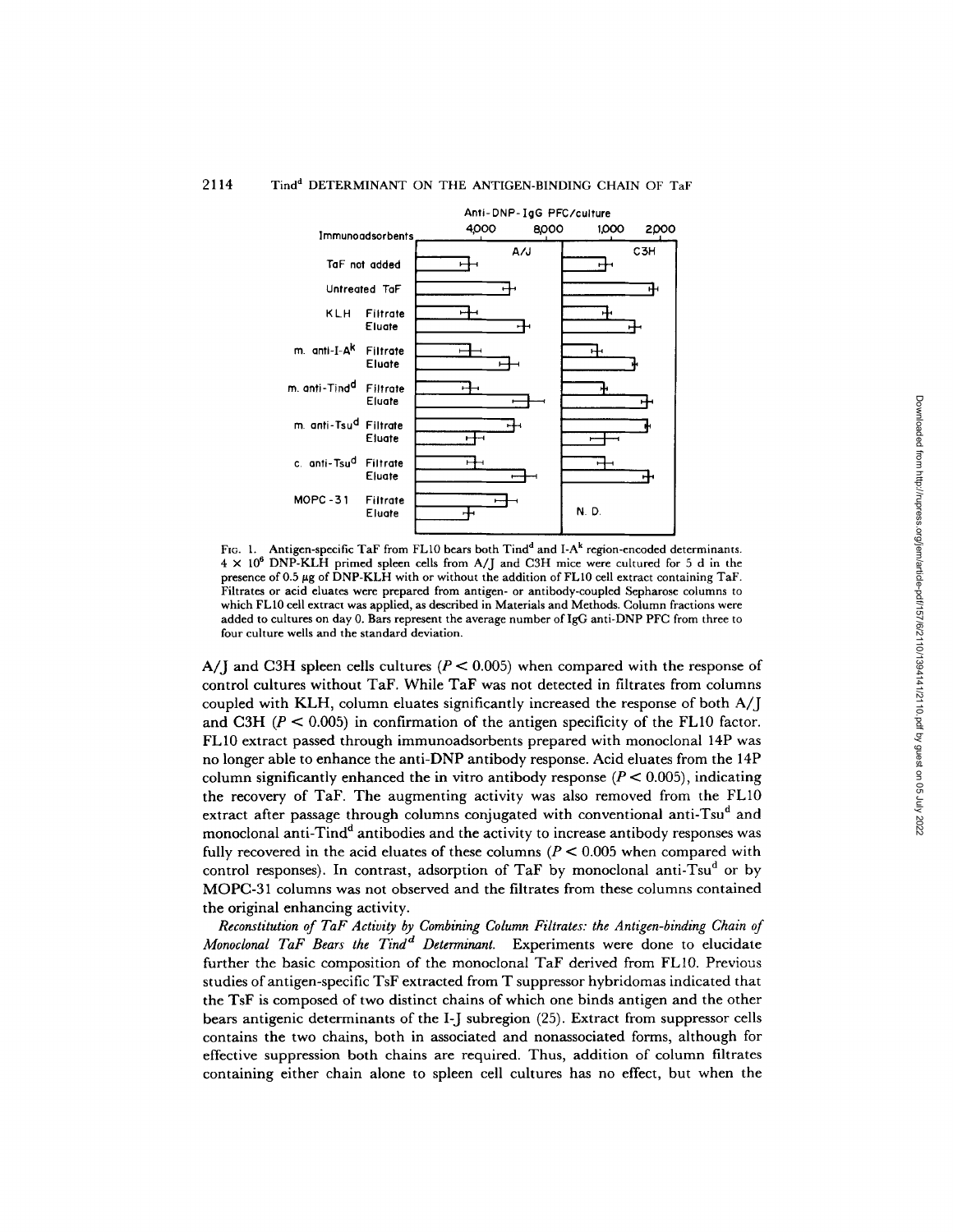filtrates are simultaneously added, suppression is induced. This study therefore examined whether the  $Tind<sup>d</sup>$  determinant is present on the antigen-binding chain rather than the I-A-bearing chain. Thus, TaF was incubated on columns coupled with KLH, monoclonal anti-I-A $^k$  (14P) or monoclonal anti-Tind<sup>d</sup>. Filtrates from each column, equivalent to the extract of  $5 \times 10^4$  or  $10^5$  FL10 cells, or an equal mixture of two column filtrates were added to cultures of A/J and C3H spleen ceils. In agreement with our previous findings, TaF activity was removed from filtrates of KLH, 14P, and monoclonal anti-Tind<sup>d</sup>, but not monoclonal anti-Tsu<sup>d</sup>, columns (Fig. 2). Reconstitution of augmenting activity occurred when the filtrates of the 14P column were combined with that of the KLH or monoclonal anti-Tind<sup>d</sup> column, but not when the KLH and anti-Tind<sup>d</sup> column filtrates were simultaneously added. Similar data were obtained in two other experiments using A/J mice as the responding strain. These results indicate that monoclonal TaF is a molecular complex consisting of two components: one chain bears I-A subregion-controlled determinants and the other chain possesses both antigen-binding activity and the Tind<sup>d</sup> determinant. FL10derived cell extract contains the two chains in both associated and nonassociated forms. Similar to the findings for monoclonal TsF, both chains of the TaF must be present to induce an effect on the immune response.

*Genetic Restriction of Augmentation Induced by Monoclonal TaF.* The existence of both Igh-l-linked and I-A subregion-controlled determinants on the monoclonal TaF derived from FL10 raised the following question. Must the responding spleen cells share the I region haplotype and/or the immunoglobulin allotype with A/J mice, from which FL10 was derived, for FL10-derived TaF to successfully induce augmentation of the response? The results presented in Fig. 1 already demonstrated that monoclonal TaF from FL10 could equally enhance the response of A/J, the strain from which FL10 was derived, and C3H, which shares the I region, but not the Igh-



Ftg. 2. Reconstitution of TaF activity by combining column filtrates. Spleen cell cultures were performed as in Fig. 1. FL10 cell extracts were applied to immunoadsorbent columns and the filtrates were collected. Column filtrates equal to the extract of  $5 \times 10^4$  FL10 cells or an equivalent mixture of filtrates from two columns were added to in vitro cultures on day 0. (\*) a significant difference in the response compared with that of control cultures without TaF  $(P < 0.005)$ .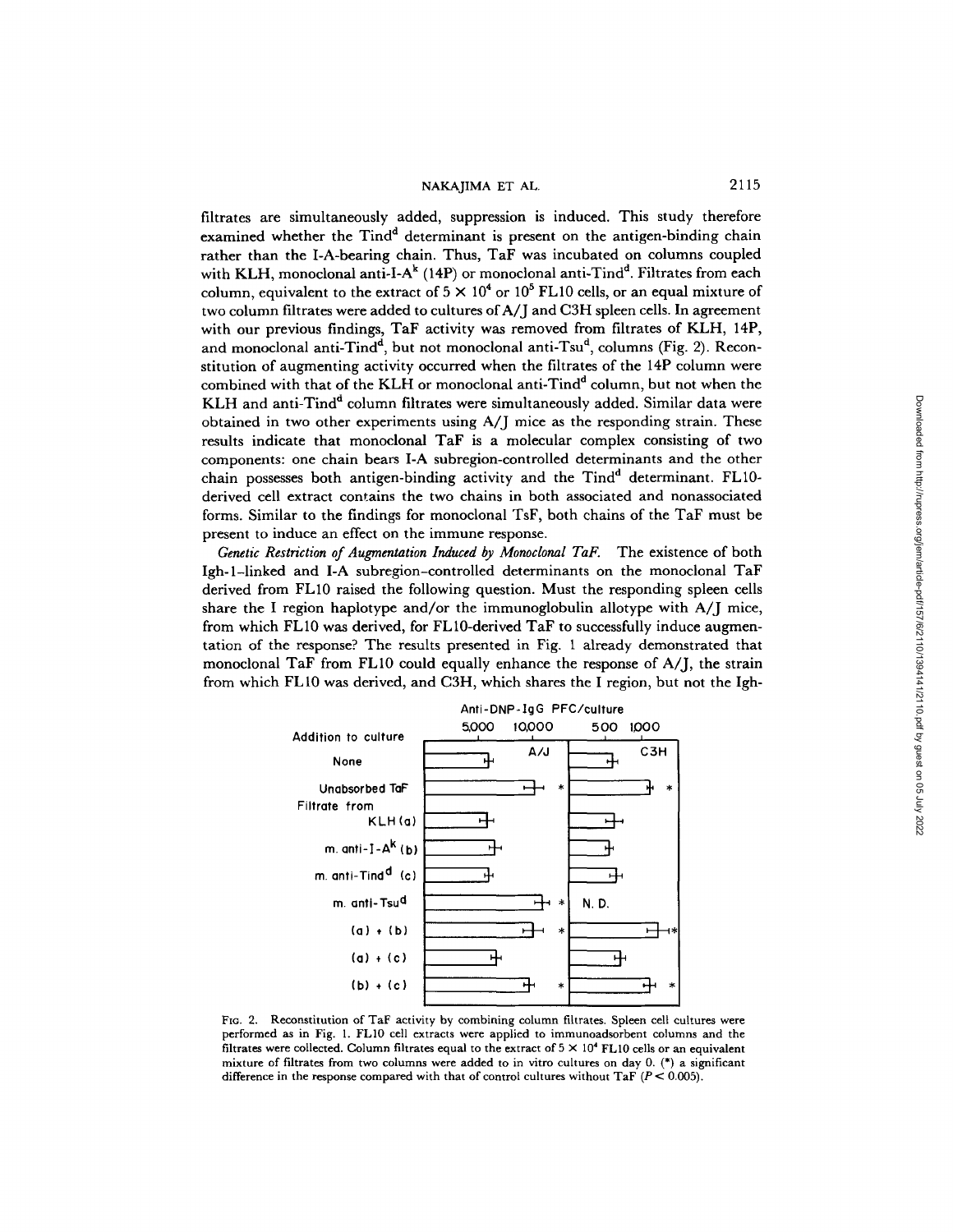

FIG. 3. Genetic restriction of augmentation by FL10-derived TaF. Spleen cell cultures were performed as in Fig. 1 with or without the addition of FL10-derived TaF. (\*) a significant difference in the response compared with that of control cultures without TaF  $(P < 0.005)$ .

1 locus with FL10. To elucidate further the genetic restriction, the ability of monoclonal TaF to augment the response of other strains of mice was tested. As shown in Fig. 3, induction of augmentation by TaF occurred only if the responding strain shared the I-A<sup>k</sup> subregion with FL10. Although C.AL-20 mice express the Tind<sup>d</sup> determinant, FL10-derived TaF did not induce augmentation of this strain's response, even when several different doses of TaF were tested (data not shown). Thus, the effect of TaF is not dependent on identity with the Igh-1 locus of the responder.

#### **Discussion**

Originally, the  $T$  cell marker,  $Tind<sup>d</sup>$ , was described as an alloantigen preferentially expressed on a mature, peripheral T cell population bearing the Lyt-1 differentiation marker  $(15)$ . In vivo injection of monoclonal anti-Tind<sup>d</sup> antibody induced either enhancement or suppression of the response to sheep erythrocytes, but the exact biologic properties of the  $Tind^d$ -positive  $T$  cells were not further defined. Mapping of the Tind<sup>d</sup> determinant with Igh recombinant strains of mice limited the gene to that region of chromosome 12 to which  $Tsu^d$  was assigned, between the end of the Igh-C cluster and a minor transplantation antigen,  $H(Ig)$  (15, 16). Because neither Tsu<sup>d</sup>, nor Tind<sup>d</sup> is located among the heavy chain variable region genes, they are not genes encoding variable region framework or idiotypic determinants. Thus, the map position on chromosome 12 suggested that these T cell antigens were allotypic markers on the constant region of the T cell receptor for antigen.

Our study was initiated by the finding that conventional anti-Tsu<sup>d</sup>, which contains both anti-Tsu<sup>d</sup> and anti-Tind<sup>d</sup> specificities, and monoclonal anti-Tind<sup>d</sup> antibody could stain the T cell hybridoma FL10. This Lyt- $1+2$ <sup>-</sup> T cell hybrid, originating from  $A/I$  (Igh-1<sup>e</sup>) mice, was previously shown to produce TaF, which can bind to KLH and also enhance the antibody response to haptens coupled to KLH (12). In agreement with membrane fluorescence, our experiments found that TaF derived from FL10 bears the Tind<sup>d</sup> determinant. This was clearly demonstrated by the fact that the augmenting activity of TaF was completely adsorbed by columns coupled with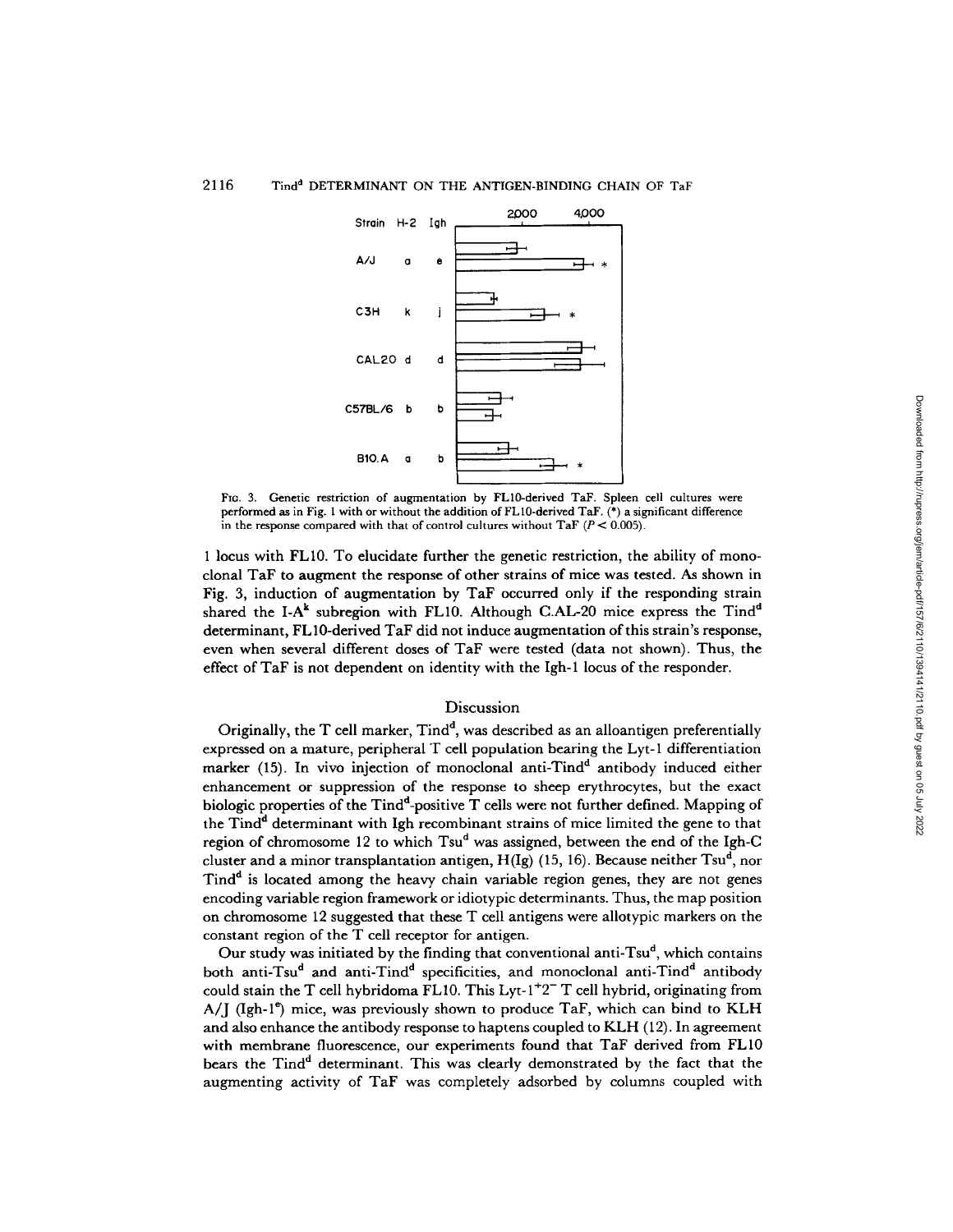conventional anti-Tsu<sup>d</sup>, which contains both anti-Tind<sup>d</sup> and anti-Tsu<sup>d</sup> activities, or with monoclonal anti-Tind<sup>d</sup>, while filtrates from monoclonal anti-Tsu<sup>d</sup> columns retained the enhancing activity. In addition, TaF activity was bound to and eluted from Sepharose coupled with monoclonal anti-I-A antibody (14P) or with KLH. Thus, the presence of  $Tind^d$  and I-A<sup>k</sup> subregion-controlled determinants on antigenspecific, monoclonal TaF were clearly shown. Additional results indicated that TaF was composed of two chains and that the Tind<sup>d</sup> determinant was present on the KLH-binding chain, rather than the I-A<sup>k</sup>- bearing chain of the monoclonal TaF. The 14P column filtrate, although by itself devoid of activity, contained a component that could complement otherwise inactive filtrates from either KLH or monoclonal anti-Tind<sup>d</sup> columns for the restoration of augmenting activity. In contrast, a mixture of KLH and monoclonal anti-Tind<sup>d</sup> column filtrates failed to enhance the antibody response, suggesting that these column filtrates contained similar components of the monoclonal TaF. These findings indicate that  $Tind<sup>d</sup>$  is a marker on the constant portion of the antigen-binding chain associated with TaF. Further support for this conclusion is now being provided by the gel electrophoretic studies of radiolabeled TaF with monoclonal anti-Tind<sup>d</sup> and anti-I-A antibodies (S. Miyatani, K. Hiramatsu, P. Nakajima, F. L. Owen, and T. Tada, manuscript submitted for publication).

According to the original report by Owen et al. (14), Taniguchi and colleagues prepared similar conventional and monoclonal antibodies against Igh- $l^b$ -linked T cell alloantigens (26-29). They found that certain monoclonal reagents were specific either for antigen-binding chains of suppressor or augmenting factors, indicating that functionally diverse T suppressor and T augmenting cells utilize different T cell receptor isotypes (29). The relationship of the Igh-1<sup>b</sup> T cell alloantigens with respect to Tind<sup>d</sup> and Tsu<sup>d</sup> remains to be determined.

All these data indicate that a region of mouse chromosome 12 encodes at least a portion of the constant region genes that comprise the antigen-binding structure of T cells. The total number of peripheral T cells recognized by these reagents, however, is rather small (14, 15, 18). This suggests that other T cell isotypes mapping to this region may be discovered. The mature T cell isotypes defined thus far appear to be expressed by T cell subsets that can bind antigen in the absence of MHC products (12, 20). Tests of a panel of monoclonal antibodies specific for Tthy<sup>d</sup>, Tind<sup>d</sup>, and Tsu<sup>d</sup> found that none reacted with cytotoxic effector or MLR-reactive T ceils (G. M. Spurll, M. Frye, L. Riendeau, A. Finnegan and F. L. Owen, manuscript in preparation). Furthermore, Tind<sup>d</sup>-positive and Tsu<sup>d</sup>-positive cells are ontogenetically related in that Tthy<sup>d</sup>-positive thymocytes are precursors of both of these mature  $T$  cell subsets (30). The antigen receptors used by this family of regulatory T cells may be distinct from those used by the majority of T cells, which see antigen in the context of H-2 molecules. Only further attempts to produce monoclonal anti-IgT-C antibodies and the generation of probes to identify IgT-C genes at the DNA level will provide answers.

It is well documented that the biologic functions of conventional TsF and TaF are governed by genetic restrictions imposed by the I region (13, 31, 32), and I-J and I-A subregions, respectively. Our findings show that augmentation of the secondary response induced with FL10-derived TaF also occurred only if the responding cells shared the Ia<sup>k</sup> region. Despite the presence of the Igh-1-linked determinant,  $Tind<sup>d</sup>$ , on TaF, the induction of augmentation did not occur if the responding ceils were only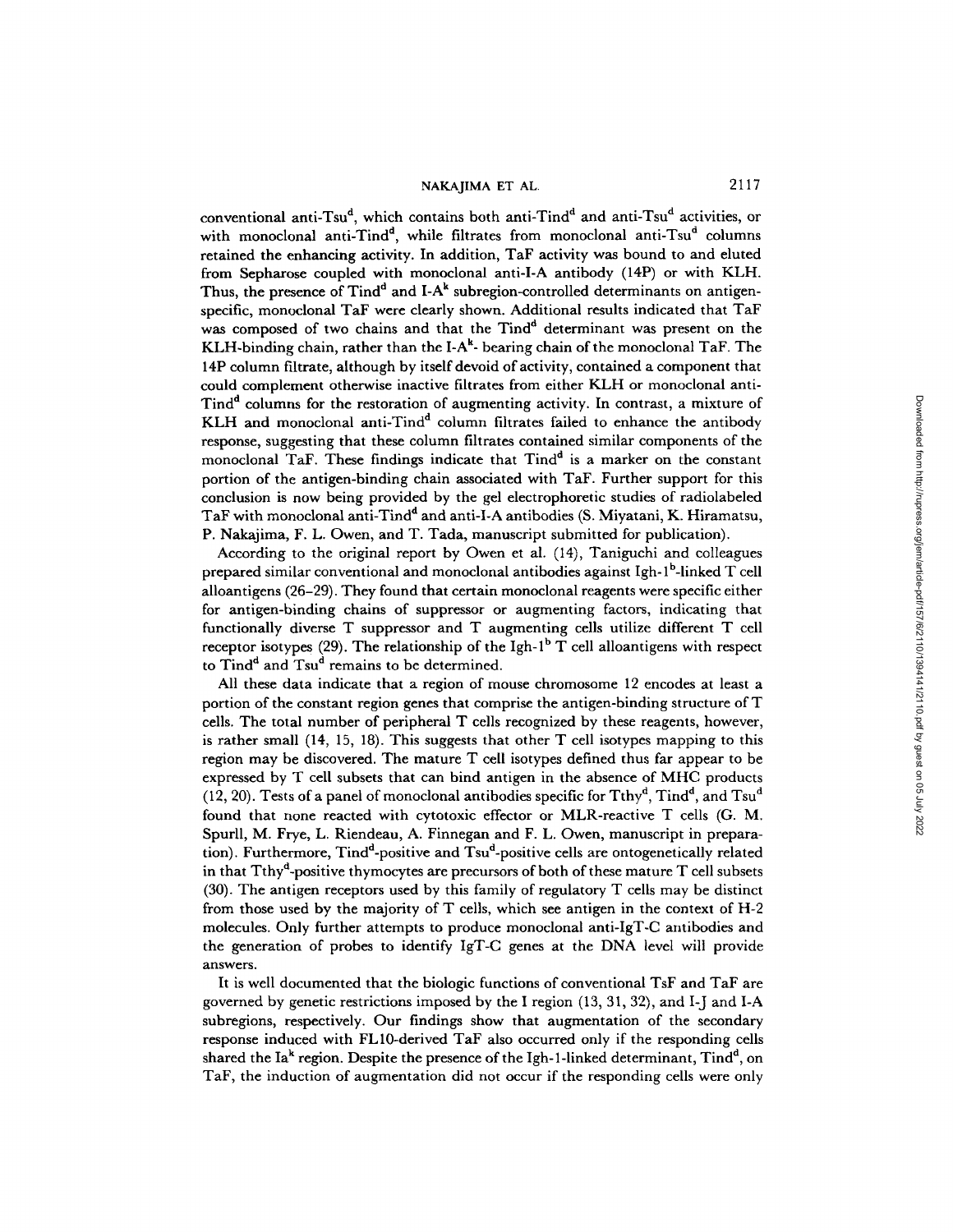Igh-1 compatible.

The existence of different IgT-C region isotypes and their association with different I region-controlled products prompts speculation as to the role each molecule plays in the regulatory activity of T cell factors. Both TaF and TsF activate a second type of cell, that is effective in regulatory circuits, either enhancing or suppressing the immune response (12, 13, 31, 33). Thus, each type of factor must fulfill at least two basic functions: the selection of the secondary acceptor cell and the activation of that cell. Future questions to be addressed are: which function (or functions) is performed by the IgT-C isotypic determinants on the antigen-binding chain vs. that performed by the I region-controlled chain, and further, how are these functions accomplished?

#### Summary

Monoclonal antibodies specific for mouse T cell alloantigens,  $Tind<sup>d</sup>$  and  $Tsu<sup>d</sup>$ , linked to the Igh-1 locus on chromosome 12, were used to directly define the antigenbinding molecule produced by a cloned hybridoma. The T cell hybridoma, FL10, was established from antigen-binding T cells of A/J mice. FL10 produces an antigenspecific augmenting T cell factor (TaF) that bears a unique I region-controlled determinant (I-A) and has antigen-binding capacity. The Tind<sup>d</sup>, but not the Tsu<sup>d</sup>, determinant was detected on the surface of FL10. The presence of both Tind<sup>d</sup> and I-A subregion-controlled determinants on FL10-derived TaF was directly demonstrated by the adsorption of TaF with immunoadsorbents prepared with monoclonal antibodies. The Igh-1-linked T cell alloantigen,  $Tsu^d$ , was not found on TaF. Further experiments indicated that  $Tind<sup>d</sup>$  is present on the antigen-binding polypeptide chain and not on the second chain bearing the I-A determinant. Despite the presence of the Tind<sup>d</sup> determinant on hybridoma-derived TaF, augmentation induced by TaF was restricted by the H-2 type of the responding mice and not by the Igh-1 allotype.

The excellent assistance of Ms. Yoko Yamaguchi in the preparation of this manuscript is greatly appreciated.

*Received for publication 7 December 1982 and in revised form 14 March 1983* 

#### References

- 1. Rajewsky, K., and K. Eichmann. 1977. Antigen receptors on T helper cells. *Contemp. Top. lmmunobioL* 7:69.
- 2. Eichmann, K. 1978. Expression and function of idiotypes on lymphocytes. *Adv. ImmunoL*  **26:195.**
- 3. Lonai, P., Y. Ben-Neriah, L. Steinman, and D. Givol. 1978. Selective participation of immunoglobulin V region and major histocompatibility complex products in antigen binding by T cells. *Eur. J. ImmunoL* 8:827.
- 4. Krawinkel, U., M. Cramer, T. Imanishi-Kari, R. S. Jack, K. Rajewsky, and O. Makela. 1977. Isolated hapten-binding receptors of sensitized lymphocytes. I. Receptors from nylon wool-enriched mouse T lymphocytes lack serological markers of immunoglobulin constant domains but express heavy chain variable portions. *Eur. J. ImmunoL* 7:566.
- 5. Eshhar, Z., R. N. Apte, I. Lowy, Y. Ben-Neriah, D. Givol, and E. Mozes. 1980. T cell hybridoma bearing heavy chain variable region determinants producing (T,G)-A--L-specific helper factor. *Nature (Lord.).* 286:270.
- 6. Krawinkel, U., M. Cramer, I. Melchers, T. Imanishi-Kari, and K. Rajewsky. 1978. Isolated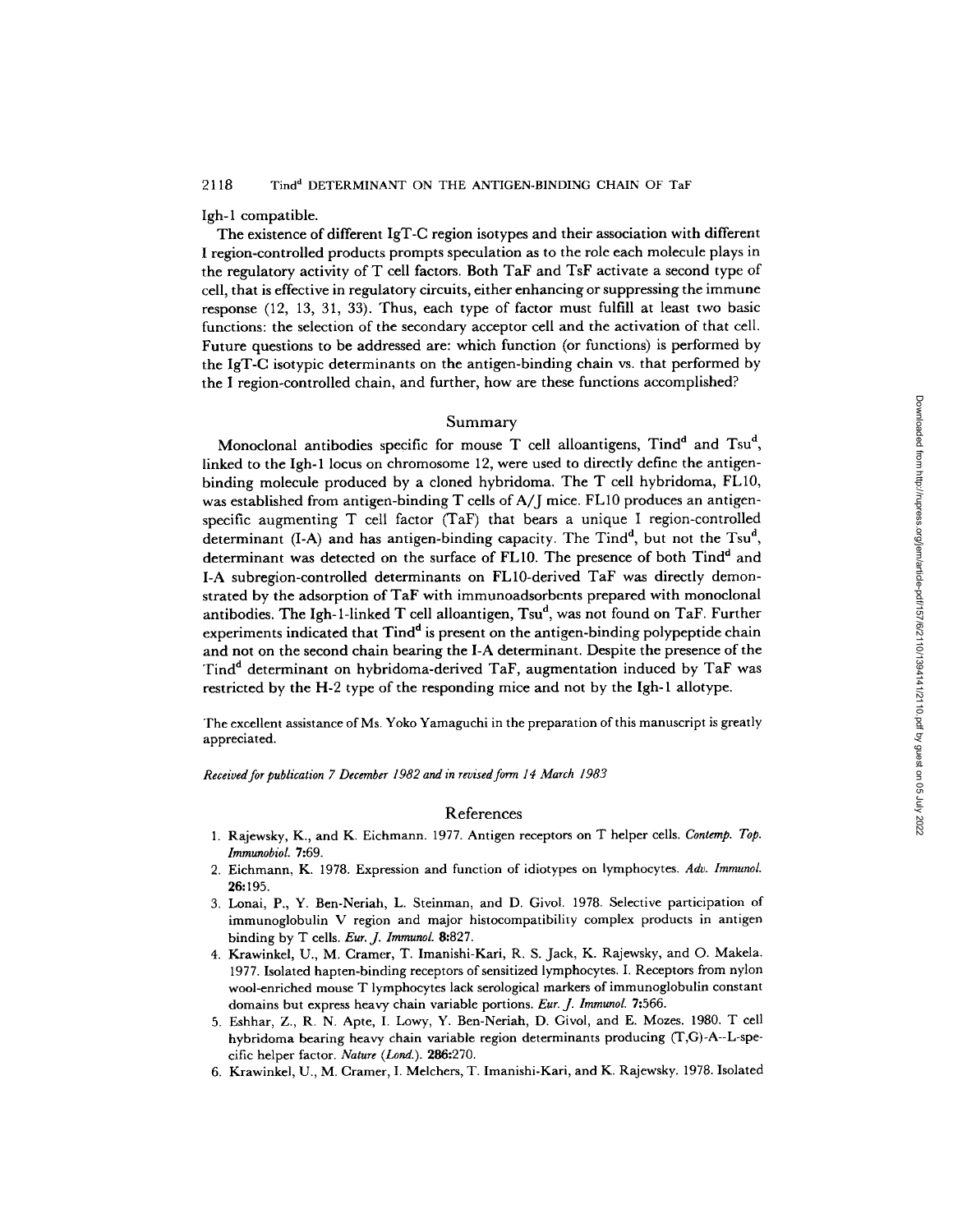hapten-binding receptors of sensitized lymphocytes. III. Evidence for idiotypic restriction ofT cell receptors.J. *Exp. Med.* 147:1341.

- 7. Germain, R. N., S.-T. Ju, T. J. Kipps, B. Benacerraf, and M. E. Dorf. 1979. Shared idiotypic determinants on antibodies and T-cell-derived suppressor factor specific for the random terpolymer L-glutamic acid<sup>60</sup>-L-alanine<sup>30</sup>-L-tyrosine<sup>10</sup>. *J. Exp. Med.* **149:**613.
- 8. Bach, B. A., M. I. Greene, B. Benacerraf, and A. Nisonoff. 1979. Mechanisms of regulation of cell-mediated immunity. IV. Azobenzenearsonate-specific suppressor factor(s) bear crossreactive idiotypic determinants the expression of which is linked to the heavy-chain allotype linkage group of genes.J. *Exp. Med.* 149:1084.
- 9. Tada, T,, and K. Okumura. 1979. The role of antigen-specific T cell factors in the immune response. *Adv. lmmunol.* 28:1.
- 10. Germain, R. N., and B. Benacerraf. 1980. Helper and suppressor T-cell factors. *Springer Semin. lmmunopathol.* 3:93.
- 11. Tada, T., K. Hayakawa, K. Okumura, and M. Taniguchi. 1980. Coexistence of variable region of immunoglobulin heavy chain and I region gene products on antigen-specific suppressor T cells and suppressor T cell factor. *Mol. Immunol.* 17:867.
- 12. Hiramatsu, K., S. Miyatani, M. Kim, S. Yamada, K. Okumura, and T. Tada. 1981. Unique T cell Ia antigen expressed on a hybrid cell line producing antigen-specific augmenting T cells factor.,]. *Immunol.* 127:1118.
- 13. Tokuhisa, T., M. Taniguchi, K. Okumura, and T. Tada. 1978. An antigen-specific I region product that augments the antibody response. *J. Immunol.* 120:414.
- 14. Owen, F. L., A. Finnegan, E. R. Gates, and P. D. Gottlieb. 1979. A mature T cell subpopulation marker closely linked to the Igh-1 allotype  $C_H$  locus. *Eur. J. Immunol.* 9:948.
- 15. Owen, F. L., R. Riblet, and B. A. Taylor. 1981. The T suppressor cell alloantigen Tsu<sup>d</sup> maps near immunoglobulin allotype genes and may be a heavy chain constant-region marker on a T cell receptor. *J. Exp. Med.* 153:801.
- 16. Spurll, G. M., and F. L. Owen. 1981. A family ofT cell alloantigens linked to Igh-1. *Nature (Lond.).* 293:742.
- 17. Owen, F. L., G. M. Spurll, and E. Panageas. 1982. Tthy<sup>d</sup>, a new thymocyte alloantigen linked to Igh-1. Implications for a switch mechanism for T cell antigen receptors. *J. Exp. Med.* 155:52.
- 18. Owen, F. L. 1982. Products of the IgT-C region of chromosome 12 are maturational markers for T cells. Sequence of appearance in immunocompetent T cells parallels ontogenic appearance of Tthy<sup>d</sup>, Tind<sup>d</sup> and Tsu<sup>d</sup>. *J. Exp. Med.* 156:703.
- 19. Hiramatsu, K., A. Ochi, S. Miyatani, A. Segawa, and T. Tada. 1982. Monoclonal antibodies against unique I-region gene products expressed only on mature functional T cells. *Nature* (Lond.). 296:666.
- 20. Taniguchi, M., T. Saito, and T. Tada. 1979. Antigen-specific supressive factor produced by a transplantable I-J bearing T cell hybridoma. *Nature (Lond.).* 278:555.
- 21. Axen, R., J. Porath, and S. Ernback. 1967. Chemical coupling of peptides and proteins to polysaccharides by means of cyanogen halides. *Nature (Lond.).* 214:1302.
- 22. Mishell, R. I., and R. W. Dutton. 1967. Immunization of dissociated spleen cell cultures from normal mice.J. *Exp. Med.* 126:423.
- 23. Cunningham, A. J., and A. Szenberg. 1968. Further improvements in the plaque technique for detecting single antibody-forming cells. *Immunology.* 14:599.
- 24. Rittenberg, M. B., and K. L. Pratt. 1969. Anti-trinitrophenyl (TNP) plaque assay. Primary response of BALB/c mice to soluble and particulate immunogen. *Proc. Soc. Exp. Biol. Med.*  132:575.
- 25. Taniguchi, M., I. Takei, and T. Tada. 1980. Functional and molecular organization of an antigen-specific suppressor factor from a T cell hybridoma. *Nature (Lond.).* 283:227.
- 26. Tokuhisa, T., and M. Taniguchi. 1982. Two distinct allotypic determinants on the antigen-